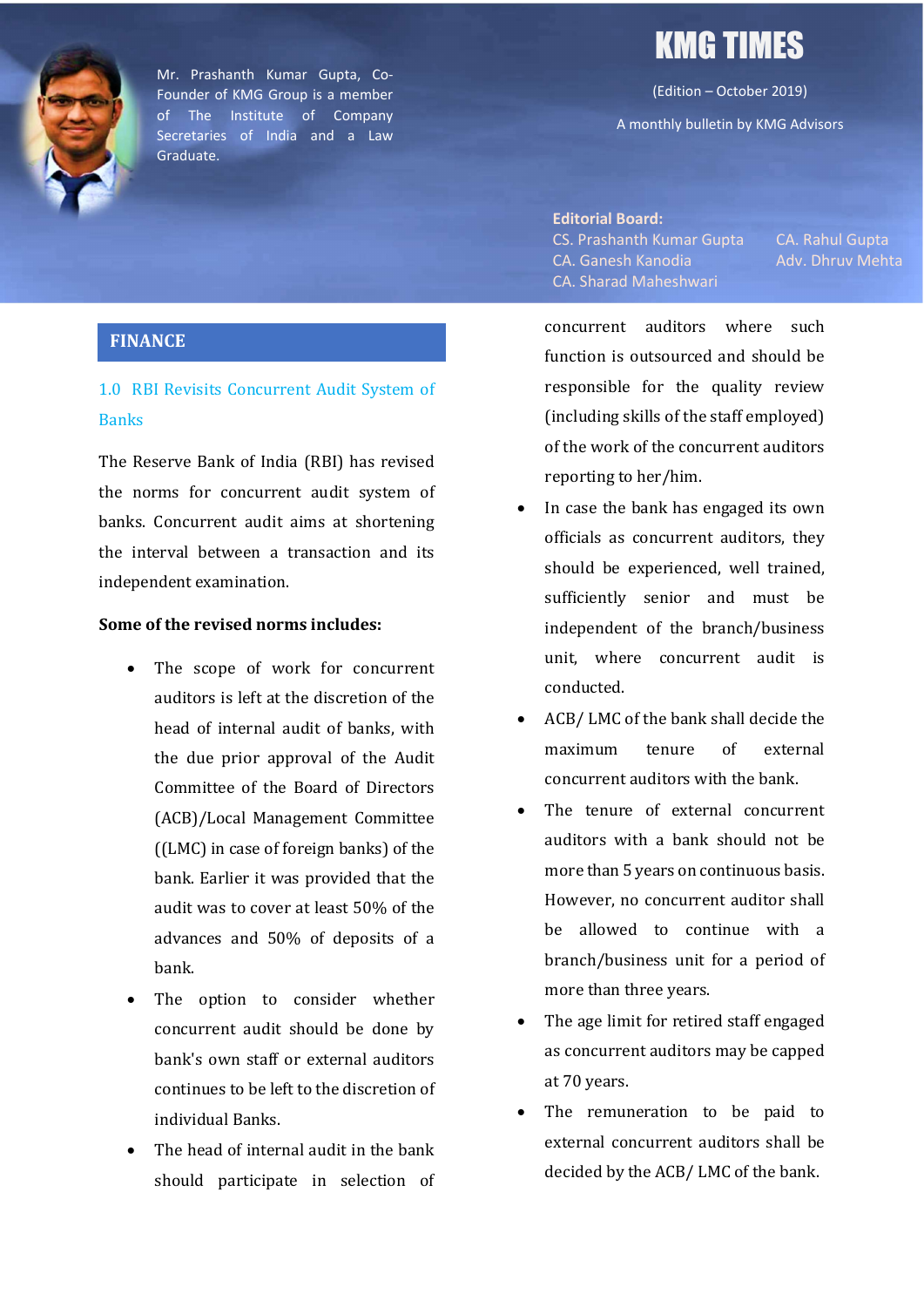A quarterly review containing important features brought out during concurrent audits should be placed before the ACB/LMC. The zone-wise findings of concurrent audit may be reported to ACB/LMC on a quarterly basis.

### 2.0 Tax Rates Slashed for Corporates

The Government has announced that New contract manufacturing outfits can avail of the 15% corporate tax scheme but companies that opt for the 22% tax regime won't be eligible for accumulated minimum alternate tax (MAT) credit

It further slashed the corporate tax rate to 22% without any exemptions or incentives and to 15% from the current 25% for new manufacturing companies. The effective tax rate, including surcharge and education cess, will be 25.17% and 17.16%, respectively.

Tax on Buyback of shares exempted for the cases where listed companies have announced the buy back before July 05, 2019.

MAT for companies that want to use tax exemptions reduced to 15% from 18.5%.

New tax rate will be applicable from Financial Year 2019-20.

#### 3.0 NRIs can now apply for Aadhaar

Non-resident Indians (NRIs) with valid Indian passport can now apply for Aadhaar on arrival, without the 182-day waiting period, with the government issuing a notification in this regard. Following the notification, the Unique Identification Authority of India (UIDAI) has also come out with a circular stating that "NRI after his arrival in India, shall be entitled to obtain Aadhaar number".

### 4.0 Proposed National Logistics Policy sent for Cabinet approval

The commerce ministry has sent the proposed National Logistics Policy, aimed at promoting seamless movement of goods across the country and reducing high transaction cost of traders, to the Cabinet for approval.

The proposed policy focuses on increasing the warehousing capacity, and identifying gaps that could be bridged to bring down the cost of logistics for traders.

# 5.0 RBI cuts risk weight on consumer credit to 100 percent

The Reserve Bank of India (RBI) has reduced the risk weight requirement for consumer loans to 100 per cent. Earlier, the risk weight requirement for such loans was 125 per cent.

### Corporate Laws

#### 1.0 Extension of filing BEN-2 and BEN-I

The Ministry of Corporate Affairs has extended the time limit for filing e-form No. BEN-2 up to December 31, 2019. Consequent to the extension in the date of filing of e-Form BEN-2, the date of filing of Form BEN-1 may be construed accordingly.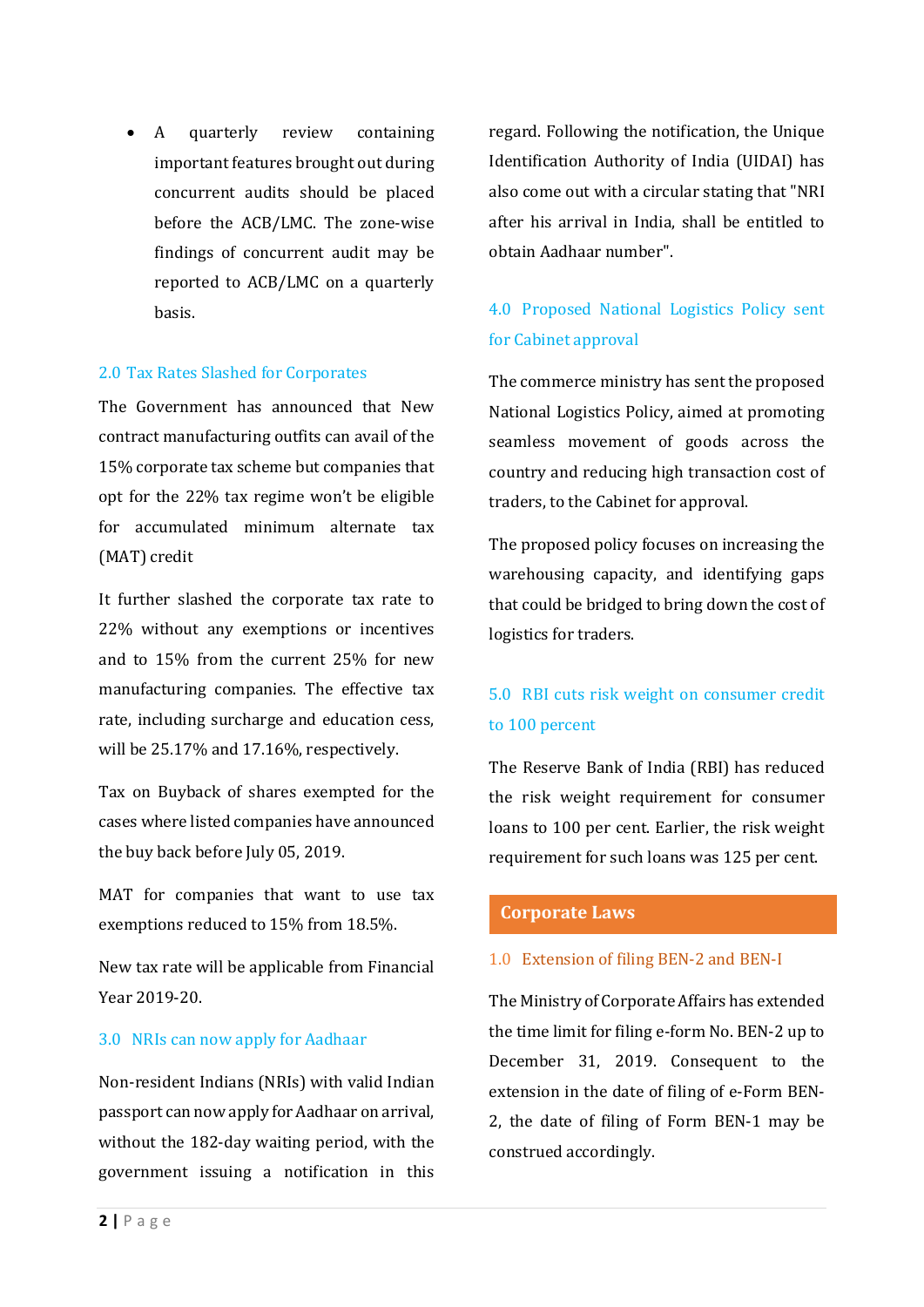### 2.0 NFRA Scope Widens

The Ministry of Corporate Affairs has notified National Financial Reporting Authority (Amendment) Rules, 2019 which provides that "Banking Companies" will now include "corresponding new banks" (Almost all PSBs) and 'subsidiary bank' within its scope.

This will empower NFRA to monitor and enforce compliance with accounting standards and auditing standards; oversee the quality of service rendered by auditors in public sector banks and even undertake investigation of the auditors of the PSBs.

Further the Last date for filing of Annual Return have been notified 30th November every year in Form NFRA-2.

### 3.0 Constitution of the Company Law Committee

The Ministry of Corporate Affairs in order to promote and provide Ease of Doing Business to law abiding corporates, fostering improved corporate compliance and also to address emerging issues having impact on the working of corporates in the country has formed A Company Law Committee for examining and making recommendations to the Government on various provisions and issues pertaining to implementation of the Companies Act, 2013 and the Limited Liability Partnership Act, 2008.

The Committee shall initially have a tenure of one year from the date of its first meeting.

### 4.0 Reminder for filing of KYC of Directors

The Ministry of Corporate Affairs has issued circular and informed that every person who has already filed DIR-3 KYC will only be required to complete KYC through a simple web-based verification service, with pre-filled data based on the records in the registry.

The Last date for filing of DIR KYC WEB and DIR KYC for the year ending on March 2019 has been extended to October 14, 2019.

#### **FINANCE**

### 1.0 E-Assessment Scheme notified w.e.f. September 12, 2019

The Central Board of Direct Taxes (CBDT) has notified the E Assessment scheme in accordance with Section 143(3A) as inserted after the amendments provided in Finance Act 2018. The scheme provides for procedure for the assessment, penalty proceedings for noncompliance, Appellate proceedings, form of communication etc.

The scheme provides for exclusive communication via electronic mode between the National E Assessment Centres, Regional E Assessment Centres and assesses and/ or his authorised representatives.

The Assistant Commissioner of Income-tax (e-Verification), having headquarter at Delhi, has been notified to act as prescribed Income-tax Authority for the purpose of section 143 (2) in respect of returns furnished under section 139 or in response to a notice under section 142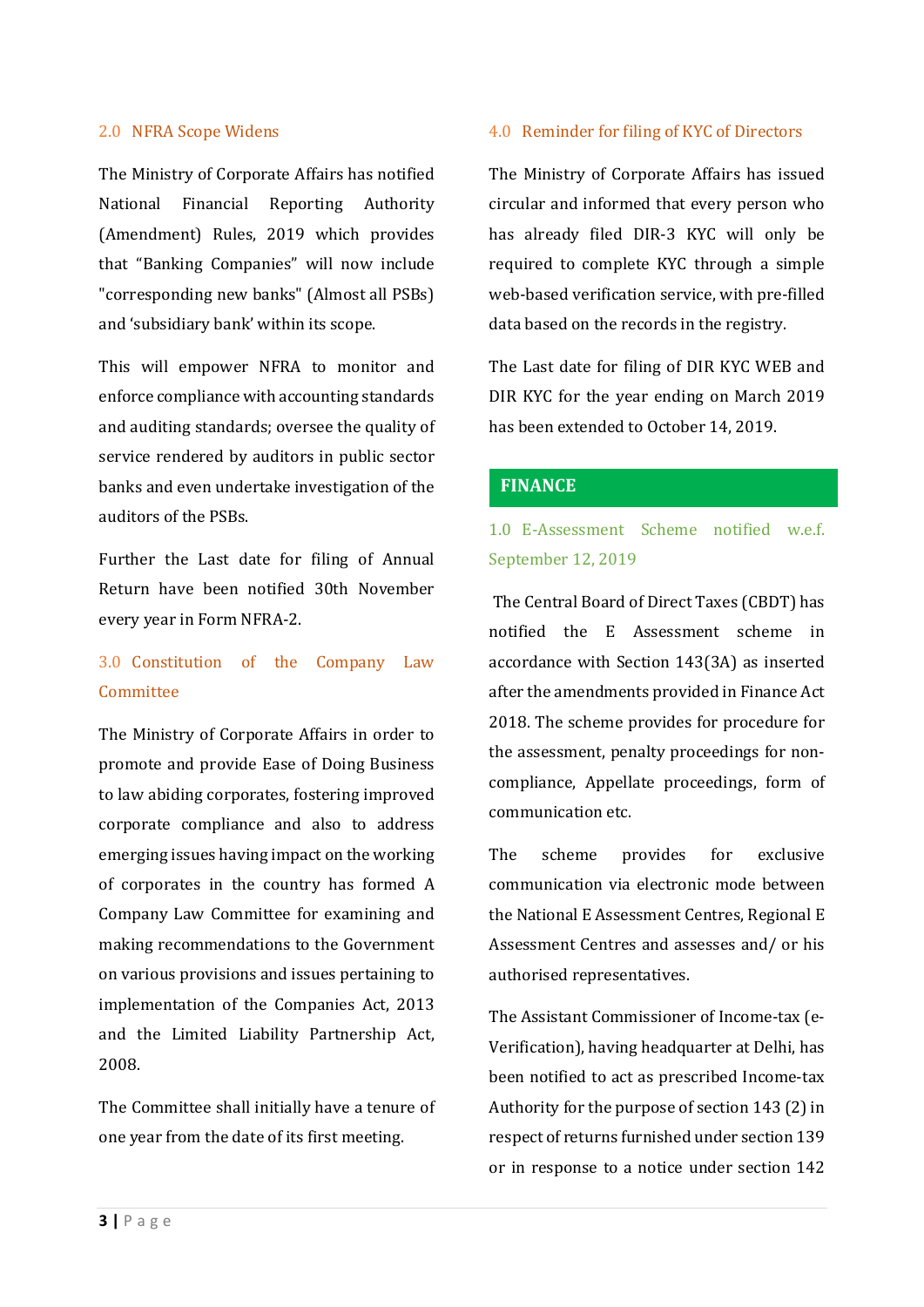(1) during the financial year commencing on April 1, 2018 for the purposes of issuance of notice under section 143 (2).

Cases have also been listed out where E Proceedings shall not be mandatory. The scheme has been made effective from September 12, 2019.

# 2.0 Tolerance limits specified under transfer pricing provisions

The Central Board of Direct Taxes (CBDT) have notified that where the variation between the arm's length price determined under section 92C and the price at which the international transaction or specified domestic transaction has actually been undertaken does not exceed 1% of the transaction price in respect of wholesale trading and 3% of the transaction price in all other cases, the price at which the international transaction or specified domestic transaction has actually been undertaken shall be deemed to be the arm's length price for Assessment Year 2019-2020.

The term wholesale trade has also been defined.

3.0 New rules and forms notified for Section 80G and Section 10 (1) (23C) approval requirements

CBDT has substituted Rule 2C and Rule 2CA of Income Tax Rules with new Rule 2C for the exemption under sub-clause (iv), (v), (vi) and (via) of) of Section 10 (23C) of the Income Tax Act. Also new form 56 has been notified for the application to be made in this regard.

The Rule 2C and Rule 2CA of Income Tax Rules provided for granting of exemptions to trust, funds, institutions etc. under the provision of section 10(1) (23C).

CBDT has further substituted Rule 11AA with new Rule 11AA providing for the requirements for approval of institution or fund under Section 80G (5) of the Income Tax Act. Also new form 10G has been notified for the application to be made in this regard.

# 4.0 Exceptions to monetary limits for filing appeals

CBDT has decided that appeals may be filed on the basis of merits as an exception to the circular providing for monetary limits for filing appeals under Income Tax Act. The appeals will be allowed by way of specialorder directing filing of appeal on merit in cases involved in organised tax evasion activity.

Accordingly, CBDT has issued special order for filing of appeals in case of assesses claiming bogus LTCG/ STCL (Long Term Capital Gains/ Short Term Capital Loss).

# 5.0 Clarifications in respect of ITR Forms for AY 2019-20

CBDT has clarified various issues related to new ITR Forms for AY 2019-20. Various issues have been clarified relating to furnishing details in Schedule SH-1 and Schedule AL-1.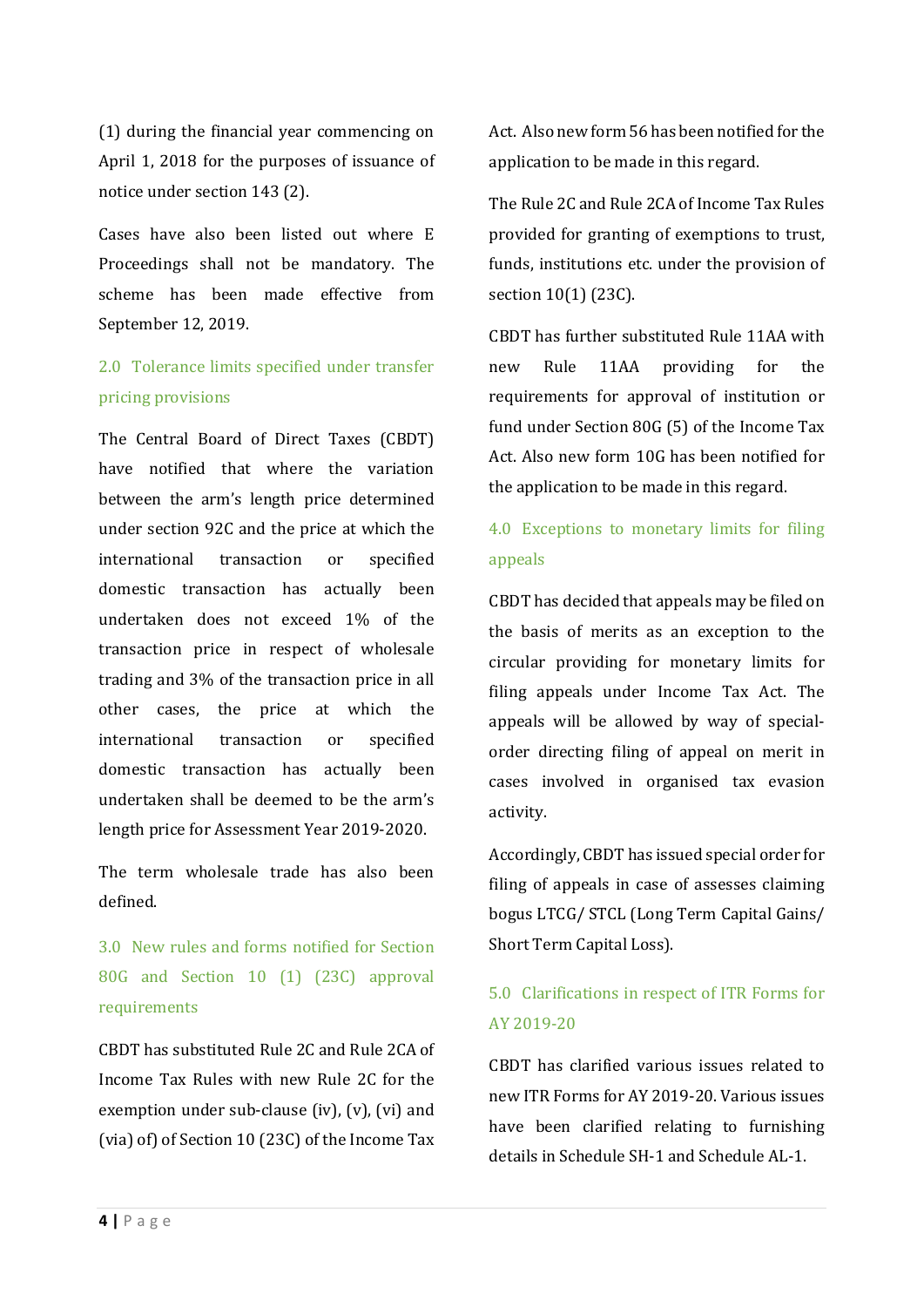# 6.0 Relaxation of time provided for compounding of offences

The Central Board of Direct Taxes (CBDT) has provided a one-time relaxation of filing the compounding application till December 31, 2019 where the assesses were not able to file the application within the existing time limit.

This relaxation shall not be available in cases where an offence is generally/ normally not compoundable. Any compounding application filed for an offence, which was previously withdrawn by the applicant solely for the reason that such application was filed beyond 12 months can also be filed as per this relaxation.

# 7.0 Cost Inflation Index notified for Financial Year 2019-20

The cost inflation index in relation to explanation to section 48 of the Income Tax Act, for Financial Year 2019-20 has been notified as 289.

### 8.0 37th GST Council - Takeaways

- GSTR 9A/Annual Return for composition tax payers filing have been waived for Financial Year 2017- 18 and Financial Year 2018-19.
- GSTR 9/Annual Return for normal taxpayers made optional for tax payers having turnover up to Rs. 2 Crores
- Circulars to be issued for the uniformity of GST law across all jurisdictions in relation to procedure to claim refund in form GST RFD-01A

subsequent to favourable order in appeals etc. and also in relation to eligibility to file application where Nil refund application has already been filed for a particular period.

- Circular No.105/24/2019-GST dated June 28, 2019, which was issued in respect of post-sales discount to be rescinded.
- Suitable amendments to be done in CGST Act, UGST Act and SGST Acts in view of creation of Union Territory of Jammu & Kashmir and Ladakh.
- In principle decision taken to link Aadhar with registration of taxpayers under GST and examine the possibility of making Aadhar mandatory for claiming refunds.
- In order to nudge taxpayers to timely file their statement of outward supplies, restrictions to be imposed on availment of input tax credit by the recipients in cases where details of outward supplies are not furnished by the suppliers in the statement under section 37 of the CGST Act, 2017.
- Implementation of New GST Return System to be introduced from April, 2020 instead of October, 2019.
- Rate reduction in Hotel Industry: Transaction value of Rs. 1000 and Less- Nil GST, Rs. 1001-7500 : 12% GST, above Rs. 7500: 18% GST.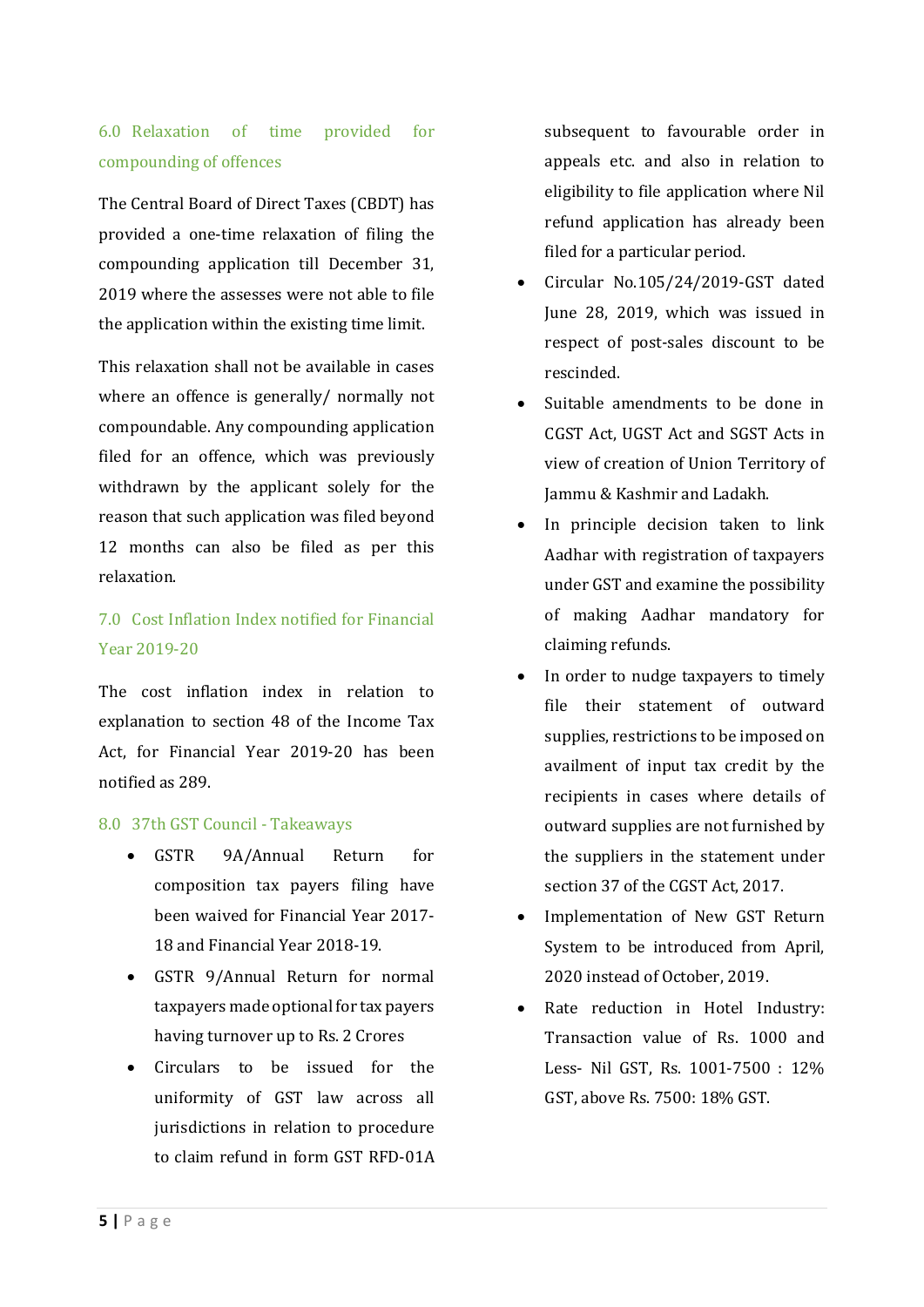#### **SEBI**

### 1.0 Foreign Portfolio Investor Regulation Simplified

Securities and Exchange Board of India (Foreign Portfolio Investors) Regulations, 2019 have been notified vide notification dated September 23, 2019. The New framework provides for:

- Simplified Registration process for Foreign Portfolio Investors (FPI).
- Categorisation of Foreign Portfolio Investors (FPI) under Two Category i.e Category I and Category II. Earlier SEBI categorised FPI under Three Category wherein Category III was most regulated.
- Government and Government-related investors such as central banks, sovereign wealth funds, international or multilateral organizations or agencies including entities controlled or at least 75 per cent directly or indirectly owned by such government and government related investor; pension and university funds would fall under the Category-I FPIs.
- Appropriately regulated entities such as insurance or reinsurance entities, banks, asset management companies, investment managers, investment advisors, portfolio managers, broker dealers and swap dealers would come under the Category-I.

 Category II FPIs would include all the investors not eligible under Category I foreign portfolio investors such as appropriately regulated funds not eligible as Category-I foreign portfolio investor, endowments and foundations; charitable organisations; corporate bodies; family offices; individuals; appropriately regulated entities investing on behalf of their client; and unregulated funds in the form of limited partnership and trusts.

## 2.0 SEBI Amends Insider Trading provisions to attract Information against Insiders

The Securities and Exchange Board of India have vide notification dated September 17, 2019 notified Securities and Exchange Board of India (Prohibition of Insider Trading) (Third Amendment) Regulations, 2019, which shall come in force on the 100th day from the date of their publication in the Official Gazette. The regulation provides for Submission of Information to the Board by the Informant, Informant Reward for an informant up to Rs. 1 crore, Provision for application for Reward, provision for Protection against retaliation and victimisation, Functions of Informant Incentive Committee and Public dissemination and incentivisation of Informant.

### 3.0 Position Limits in Interest Rate Derivatives (IRD)

The Securities and Exchange Board of India have vide Circular dated September 26, 2019,